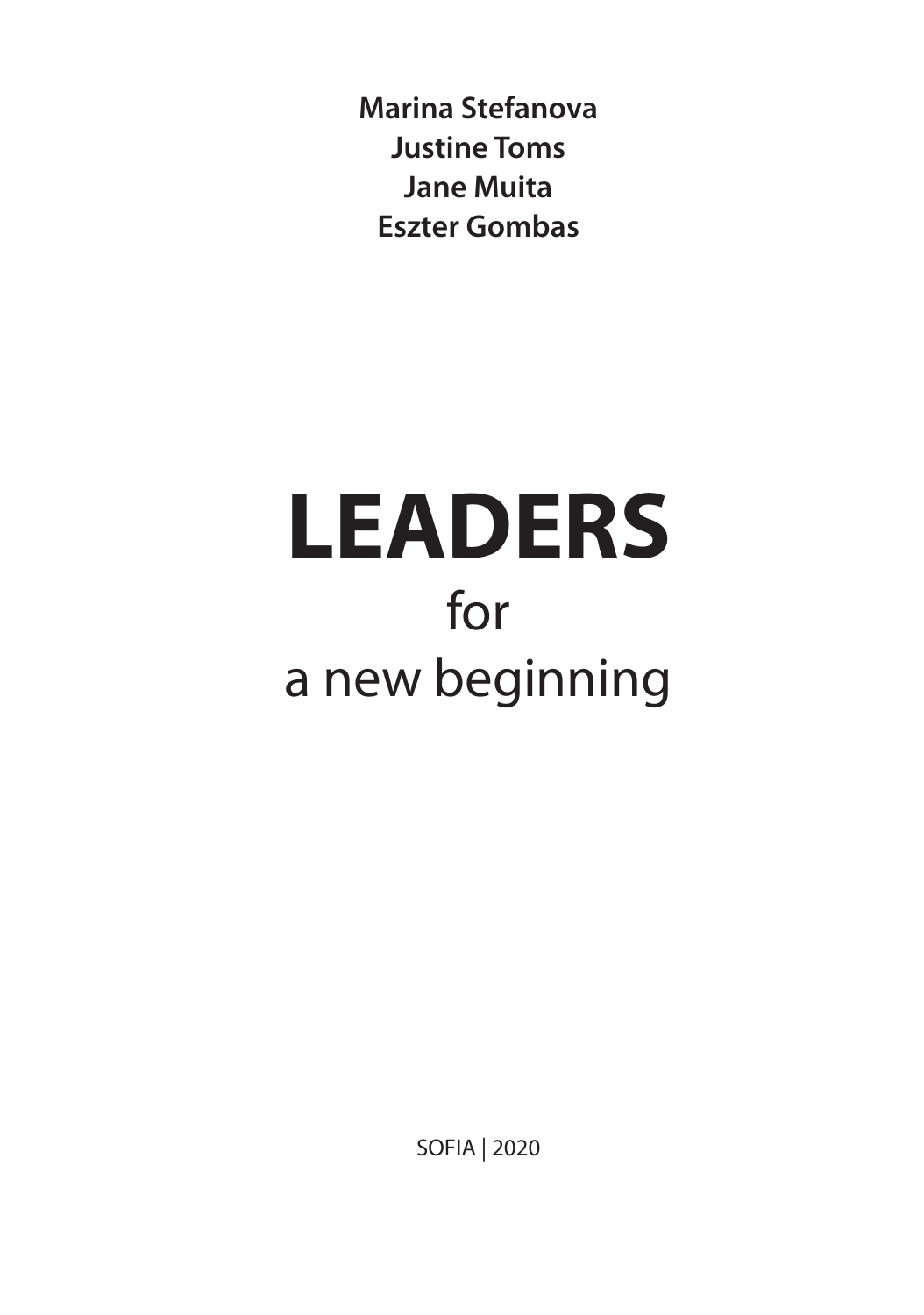**Marina Stefanova, Justine Toms, Jane Muita, Eszter Gombas**

# **LEADERS FOR A NEW BEGINNING**

Copyright © Marina Stefanova, Justine Toms, Jane Muita, Eszter Gombas

© Publisher: **East-West Publishing House**

2020 Sofia, Bulgaria

ISBN: 978-619-01-0757-6

All rights reserved. No part of this book may be reproduced, scanned, or distributed in any printed or electronic form without permission from the authors.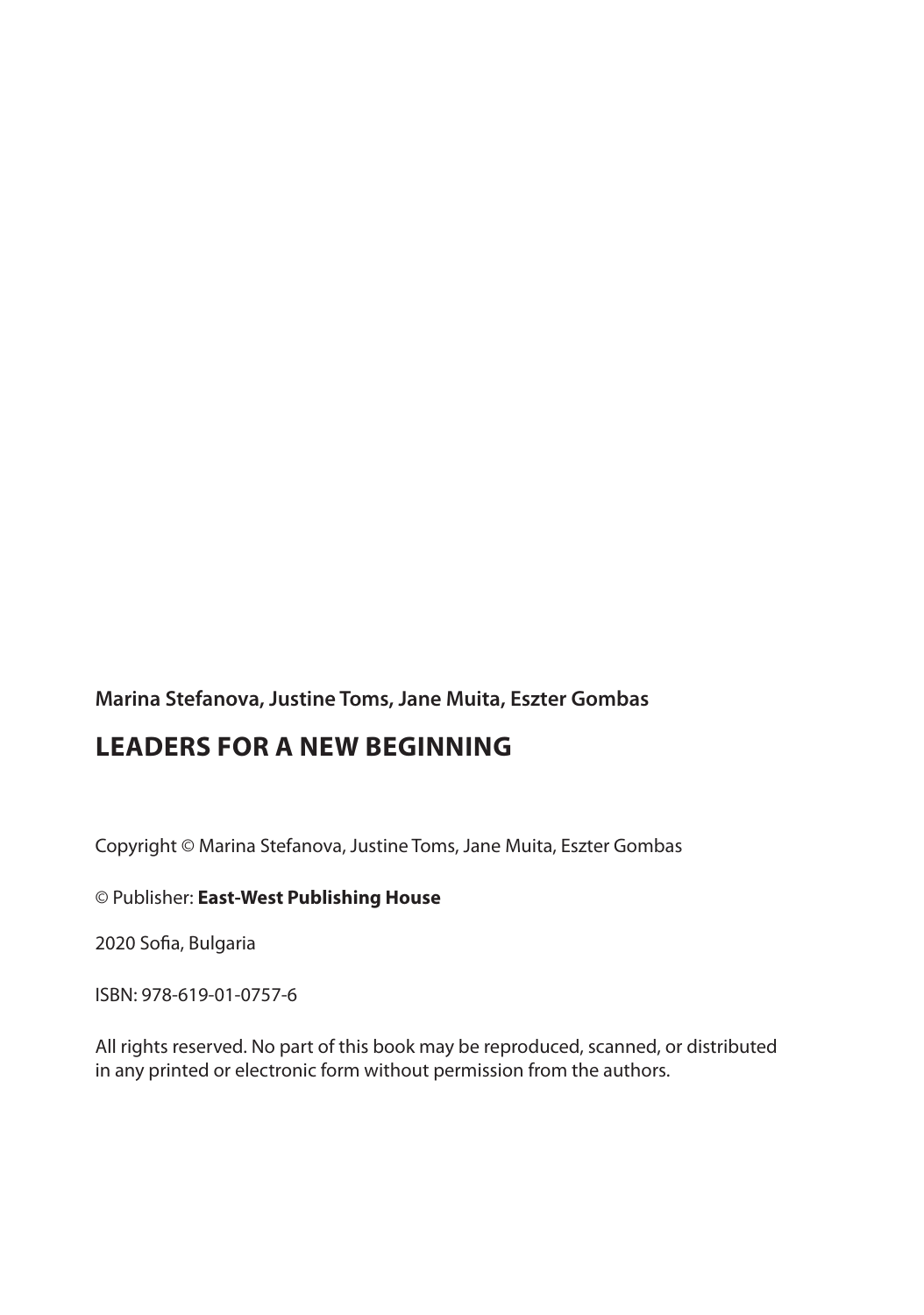# **Content**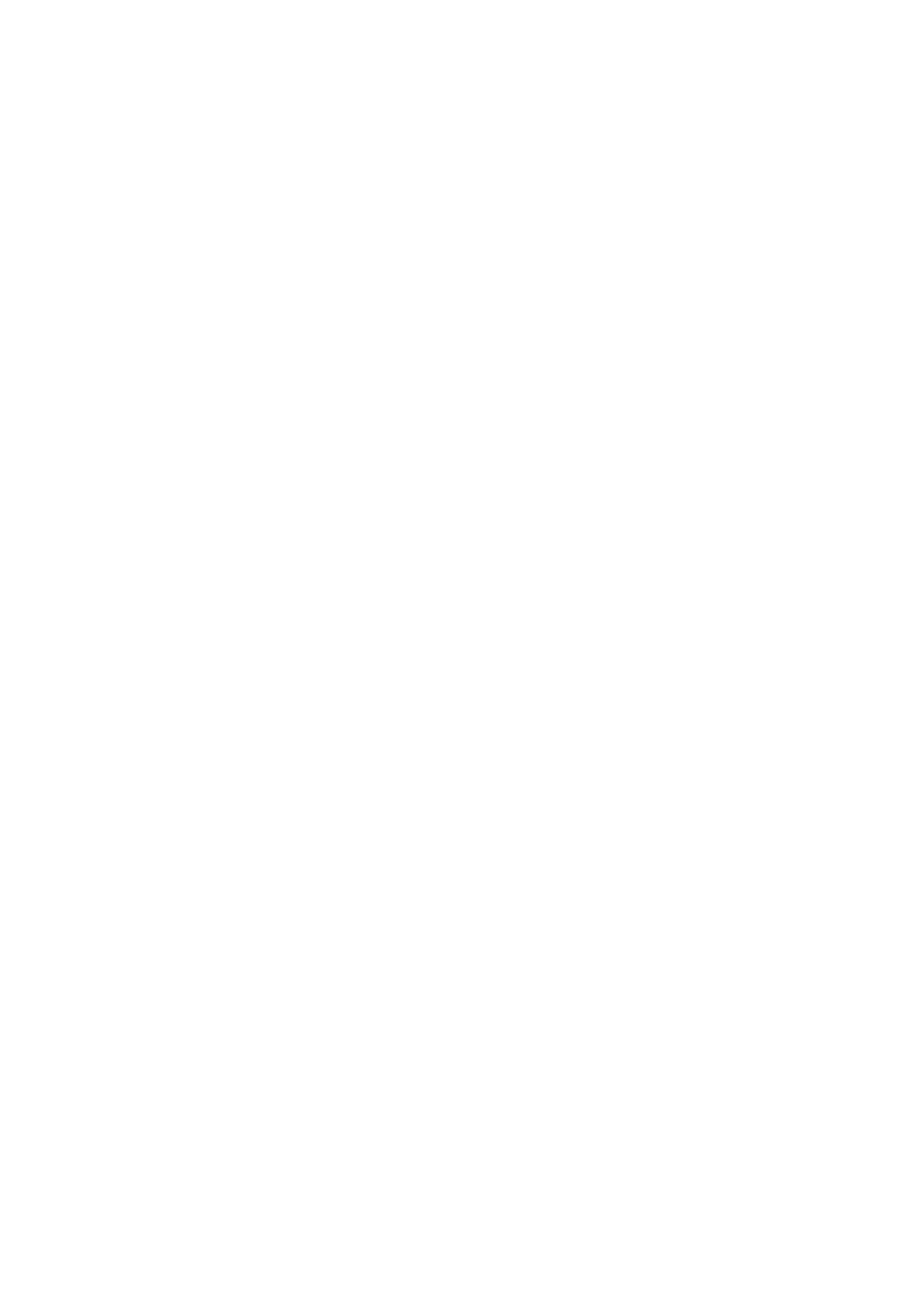# **Introduction**

#### We are **Marina**, **Justine**, **Jane**, and **Eszter**.

We are four women with diverse origin, age and background. Our paths crossed in 2020 and after a spirited discussion, we came up with the idea about this book. We believe we need leaders of new kind, people with inspiration, devotion and ideas that will help the humanity to build a better tomorrow. Therefore, we set out on a journey to explore, to research and present you with a group of individuals who set the contours of the next generation leaders and can be a great example to all of us.

I, **Marina**, started this book as an individual protest. I did not agree with some of the surrounding us realities (absenteeism, prejudices, short-termism, inequalities and injustice) and I could not stand it anymore.

I could not accept the adjustment, the compromise and the passivity of current elites. People who keep prolonging and projecting these realities while bargaining with their hearts, minds and wasting our future.

For me, this was not a result of an intellectual observation. I took it personally. But a rebellion is nothing without an alternative.

The universe challenged me by sending me a phrase... to become the title of this book. "Leaders for a new beginning" was born in meditation in the early days of the spring Covid-19 (C19) lockdown. It came as an intimate sharing, a whisper of what "might be."

A challenge I couldn't respond by myself but share with my soulmate and partner Justine Toms to start this journey together.

I, **Justine**, cherish sharing ideas and working together with creative, intelligent and positive people. On the other hand I like to challenge myself and the invite to work on this project was a big challenge to me. And I love to discover new things, to know more about inspiring people – this moves me ahead and make me feel more confident in the better future.

So, I had this three reasons and the last bonus was the lockdown, so I had more time to read, research, go deeper into the project, share time every day writing and every week talking with the lovely ladies from the team.

I hope I and we did manage to show everyone, no matter the domain, the level, the skills, the race, the gender, the age, the nationality – every single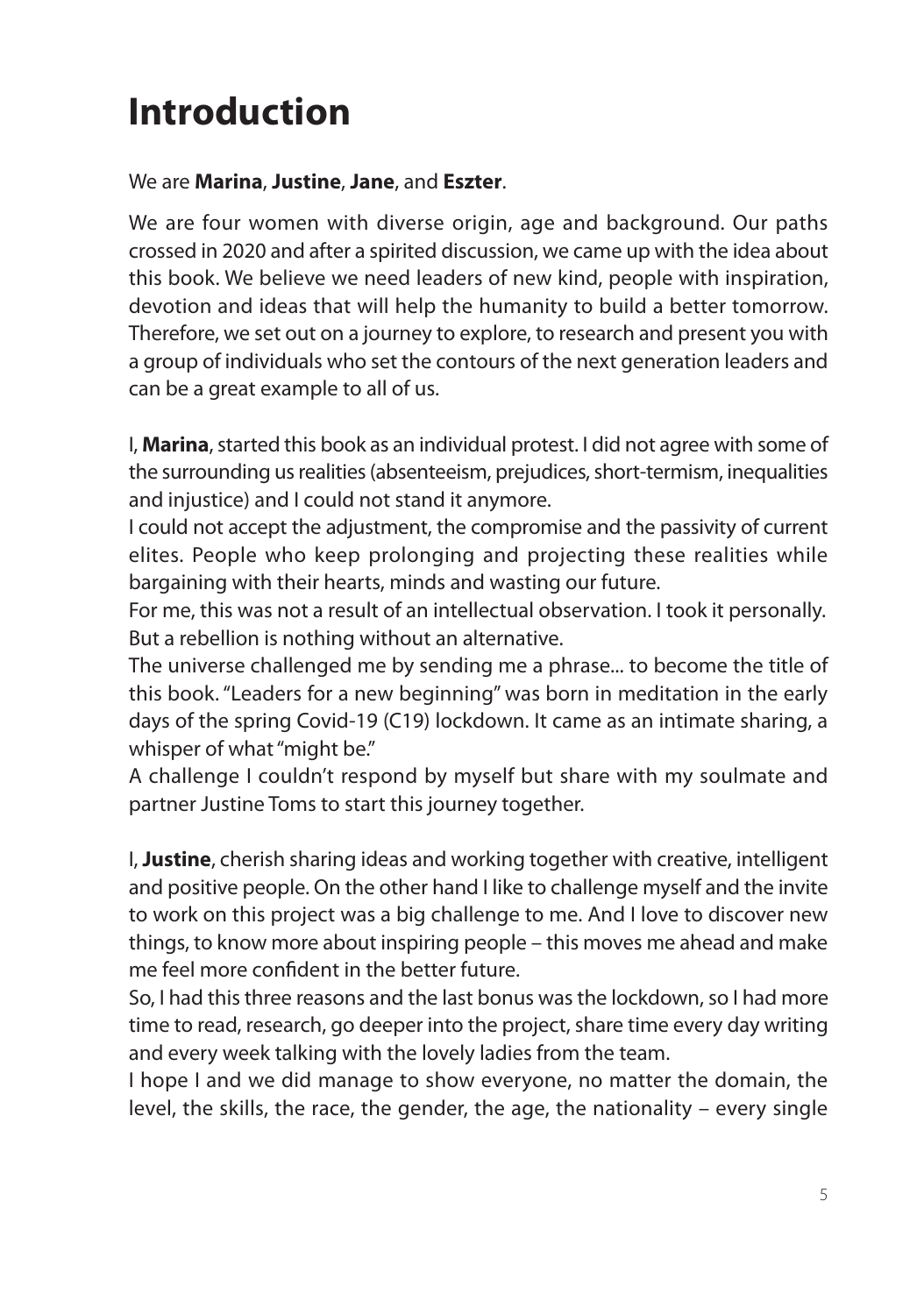one can lead. Just they have to be brave enough and honest to himself, to the others and to the future.

To be part of this journey blessed me with new friendship, great time reading, writing and sharing, big emotion and discovering more about myself and the magic of our world. Joy of life.

I, **Jane**, a development worker and woman leader in an international organization has admired the focused leadership by women in Bulgaria and in different spheres – academia, politics, industry, services and even in international affairs. I was curious and wanted to be among such women. I saw my participation in this book as a chance to share my experience and to tell the world that the leadership qualities of the future have been already depicted by leaders of our time and can lead us into a new beginning. This may not be easy, and together we have acknowledged that strong and swirling eddies exists in this stream and may tend to take us back drown or confuse us – but with sustainable leadership we will swim through!

I, **Eszter**, have the honor to be the author of the illustrations in this book. I believe that what we pay attention to in our lives increases and multiplies. Therefore, we have to choose consciously where and to what we turn our attention to.

Leaders for a New Beginning is a beautiful reminder that strong and bright examples are all around us, that we have multiple springs which we inspire from and draw constructive ideas. Also that we ourselves have the power to awake and live actively the qualities we value and admire, and which make the real difference in our lives.

Leaders for a New Beginning is not just a project pointing to the bright examples outside of us, but a reminder of our ability and responsibility to contribute to the world with our "small things" made "with great love."

\* \* \*

On the long and wavy road of its history, humanity has come across many milestones that shifted the course of its journey. Yet, little that we expected the 20th year of the new millennium would mark another turning point for our civilisation. A quite unusual one. Facing the invisible enemy of the coronavirus, humankind stood up in difficult perplexity – to do more, by doing less. For the first time in a very long period, we had to put the brakes on the wild spinning of our daily life. To stop and breathe slowly, to read, to sleep, to play with the kids for more than 15 minutes, to watch all the movies we wanted. And, of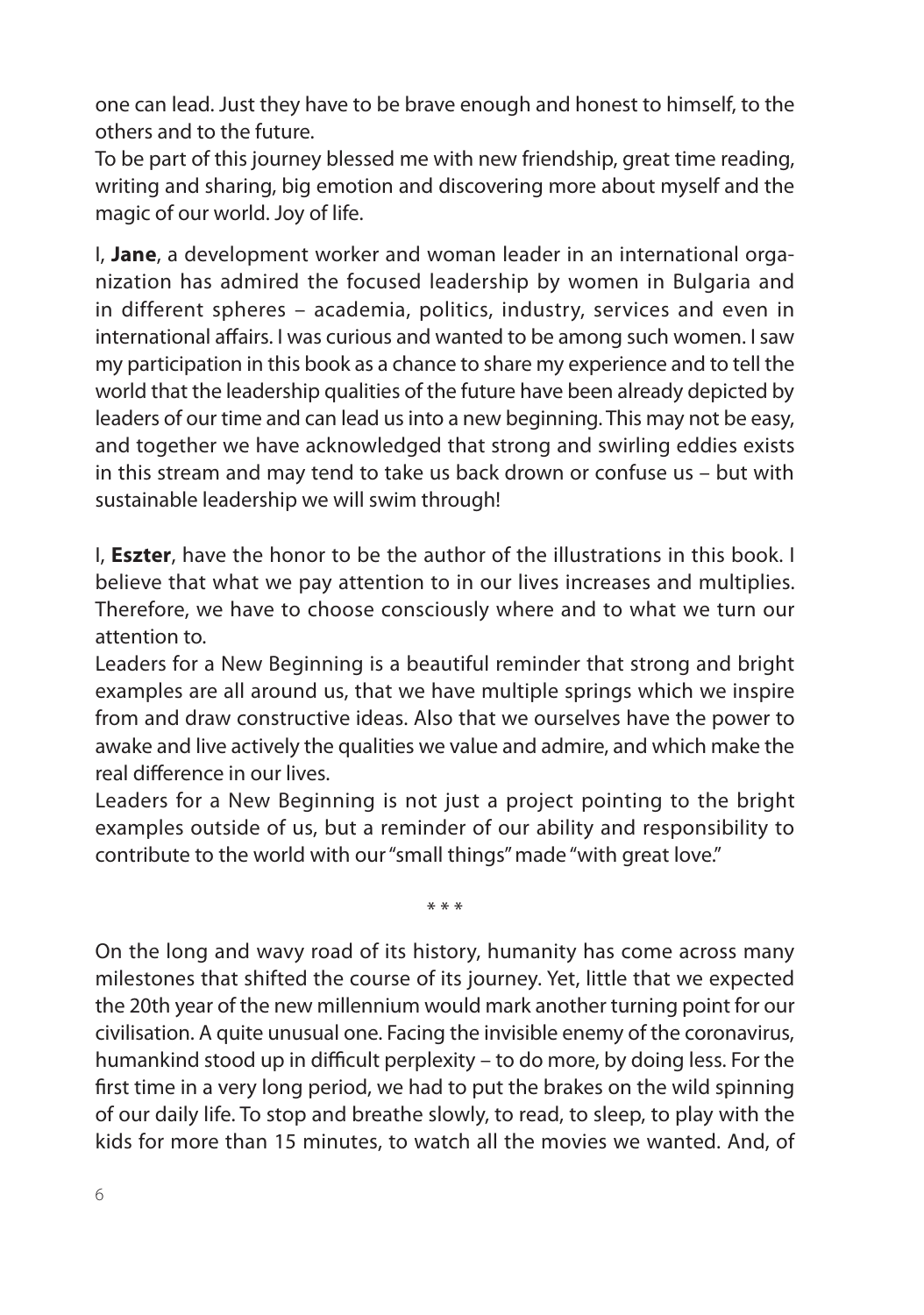course, to think. The lockdown, the lack of opportunity to travel, pursued us to stay much longer with ourselves and listen to our own voice – who we are and what we cherish, what do we need or not need any more. It was the opportunity to review our values and recognise the people who share them. Additionally, we witnessed a wave of innovations and technologies penetrating our lives in a way we could easily experiment as never before and reimagine our daily rhythm and routine. This review could easily help us to look for our own values and recognize the people who share them. In addition, we witnessed a wave of innovations and technologies penetrating into our lives in a way we could easily experiment as never before and reimagine our daily rhythm and routine.

The preparation of this book happened in the still ongoing mist of the pandemic within uncertainty that it has brought. Just like everyone else, we were affected and puzzled by all these changes. Therefore, we decided to try and search for ground-breaking ideas that will inspire us and help us to rethink our place and purpose. We looked around in the hope of finding new leaders to guide us in this Volatile, Uncertain, Complex and Ambiguous (VUCA) world and help us adjust to the new normal.

The result of our quest brought to life this book. We have found examples of greatness in everyday life, empowering stories of overcoming all odds and heroism from the neighbour street. And we learned that if we choose the right leaders, we will move in the right direction and to a better future.

# **So, what is our next move?**

In 2015, the United Nations General Assembly set the Sustainable Development Goals (SDGs), a blueprint to scale and achieve a better and more sustainable future for all. The United Nations calls the next 10 years a Decade of Action (2020–2030)<sup>1</sup> and urges people to generate an unstoppable movement pushing for the required transformations, so we may be able to achieve the best we hope for – sustainable development of the people, planet and prosperity. Such movement requires effective leadership, the participation of the business sector and the involvement of us all.

Creating this book is our contribution to this journey. We gathered the elements of political, economic, social and universal processes of transformation to put together the puzzle of what we believe will be a healthier, more regenerative and solidarity society. Additionally, we examined some of the most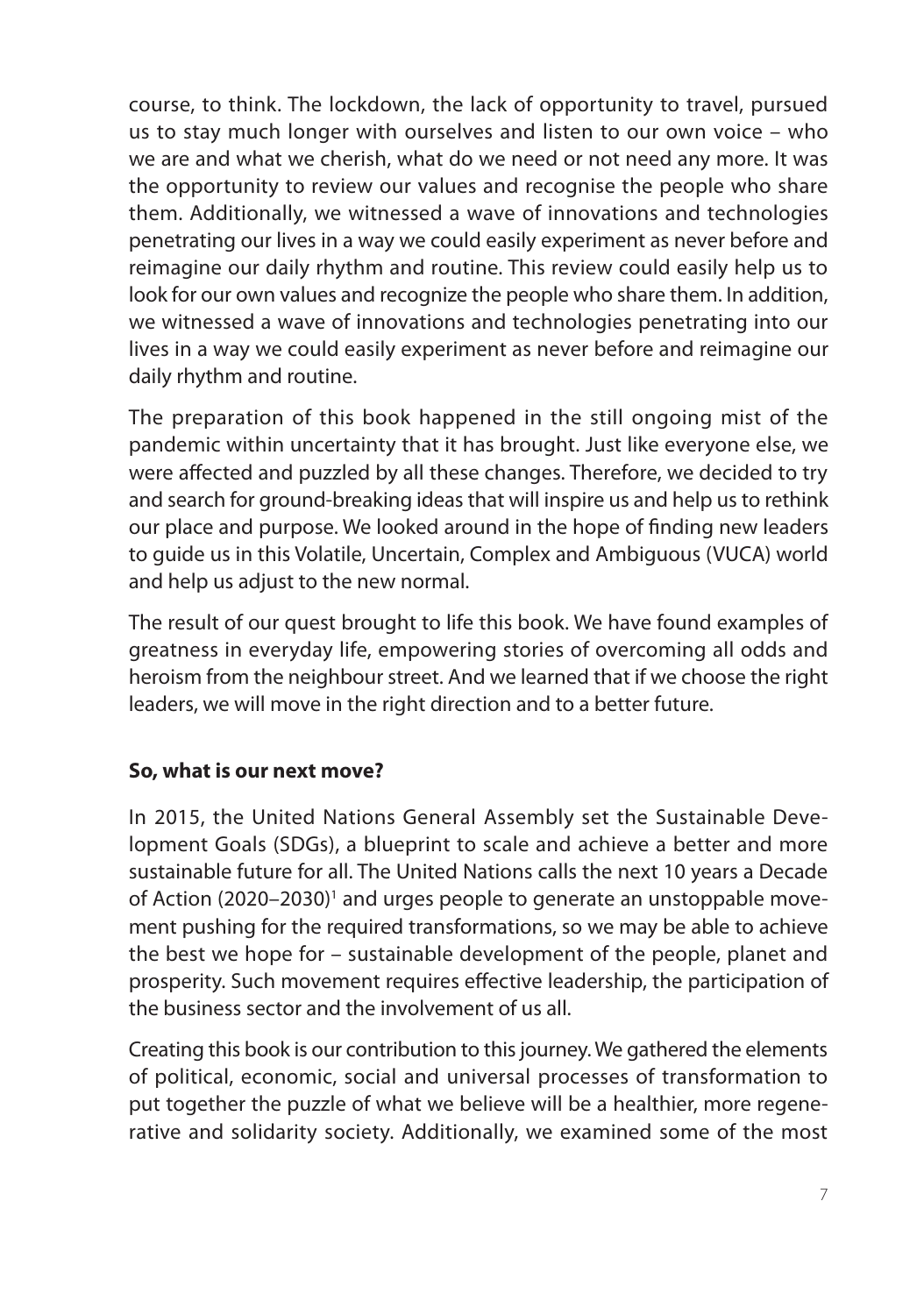recent leadership theories. We dived deep into the characteristics of some extraordinary individuals who have vision, courage and compassion to transform their organizations and communities. They helped us to identify three emerging theories which explain how our leaders manage change and improve situations faced by society, corporations, countries and the environment.

These theories are the Sapient leadership theory, recently announced by Stanford University (USA), the sustainable leadership theory, presented by the Cambridge Institute for Sustainable Leadership (UK), and the meta-leadership theory, of the Harvard university (USA). Our fieldwork also proved that among others, there are seven key characteristics which make a difference and bring order in the disordered world of today. They include value orientation, emotional intelligence, inclusive style, system thinking, inspiring vision, long-term perspective and innovative approach. Obviously, they are neither exhaustive nor mutually exclusive and can be explored further opening opportunities for other writings.

#### **Who do we send our message to?**

We wrote this book for all higher executives who look for self-actualization and are shifting their mind-set and practices according to the new context of reality. It is also for the ones who are still to become leaders and work hard to cultivate the necessary characteristics in their behaviour. Additionally, we believe the edition will be useful for experts in human capital management who mould the leaders of the future – like teachers, human resource managers, mentors and personal coaches.

But most of all, this book is dedicated to everyone who is looking for reality check and personal growth. We hope by reading it, you will have a better understanding of the ongoing processes, a solid base to differentiate the fake actions within the foggy promises and consciously insist on higher performance. We would like to assist you in finding the aspiration and the correct role models to follow, while encouraging you to make your voice heard too.

#### **Where this book will take you?**

We start the journey by exploring the current challenges in front of humanity. We look at the material issues the society and leaders are facing in order to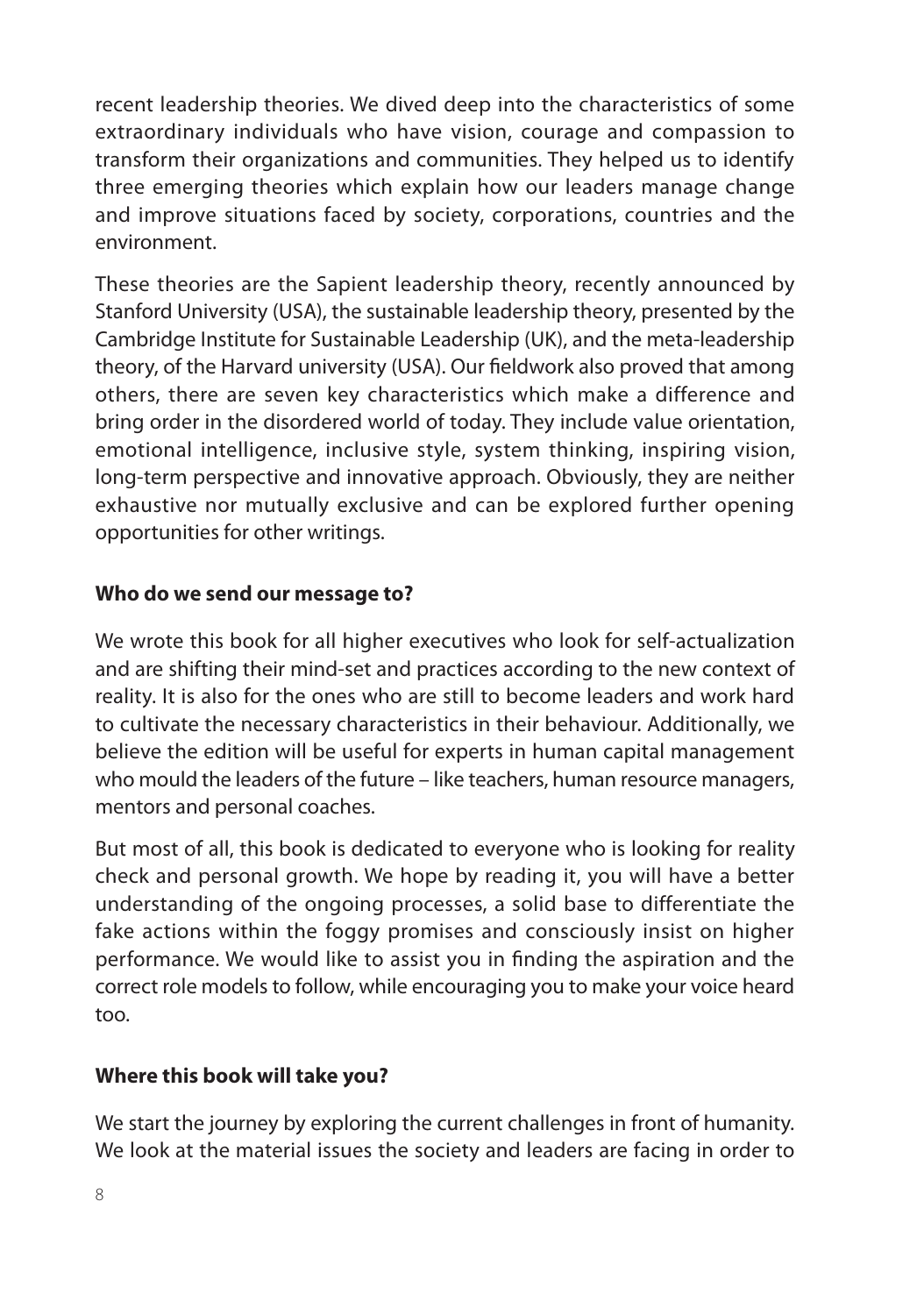manage them. We will define the strong features and the talents of various people who make it possible to find solutions to complex challenges. Also, we will acknowledge the attributes of leaders who bring humanism, resilience and sustainability. We hope these examples will help you to recognize and cultivate the characteristics of value orientation, emotional intelligence and inclusive style, system thinking, inspiring vision and long-term perspective within yourself.

Like in each piece of writing, this book also has its limitations. We could not share the stories of all the amazing people we reviewed during our sustainable leaders' research. There are so many more. However, we can assure you that our selection includes a variety of people with outstanding achievements from all walks of life. The world is changing, and it needs leaders who can also evolve with it. Still, we cannot rely only on our leaders to make the change. Yes, they can show us the way, but it is up to us to walk this road. It's about our values, justice, inclusion, democracy and openness to determine what is next. And the leaders are only part of it.

Most of our heroes extensively use the virtual space to communicate and interact. We followed them on social media and provided you with this information for easier access. We finished our field work on 1 October 2020 and the numbers are actual to that date.

This book is gender-fair and inclusive. However, we have faced language limitations and therefore we use s/he and they for each of the individuals referred.

This story is ours, as much it is yours. The four of us we co-created it with the emotions, the heart and the mind of the people involved in the discussion we organized. We hope it will be a tool that consolidates the thoughts, aspirations and feelings of each one of us, an inspiration to live in a healthier, fairer and solidary society. The time to act has come and we shall not miss the opportunity to grab the chance to change.

Finally, we wish that this book becomes a source of courage, a call to action, a celebration of human spirit and triumph of Life. As it has been and is for us.

> **Marina Stefanova Justine Toms Jane Muita Eszter Gombas**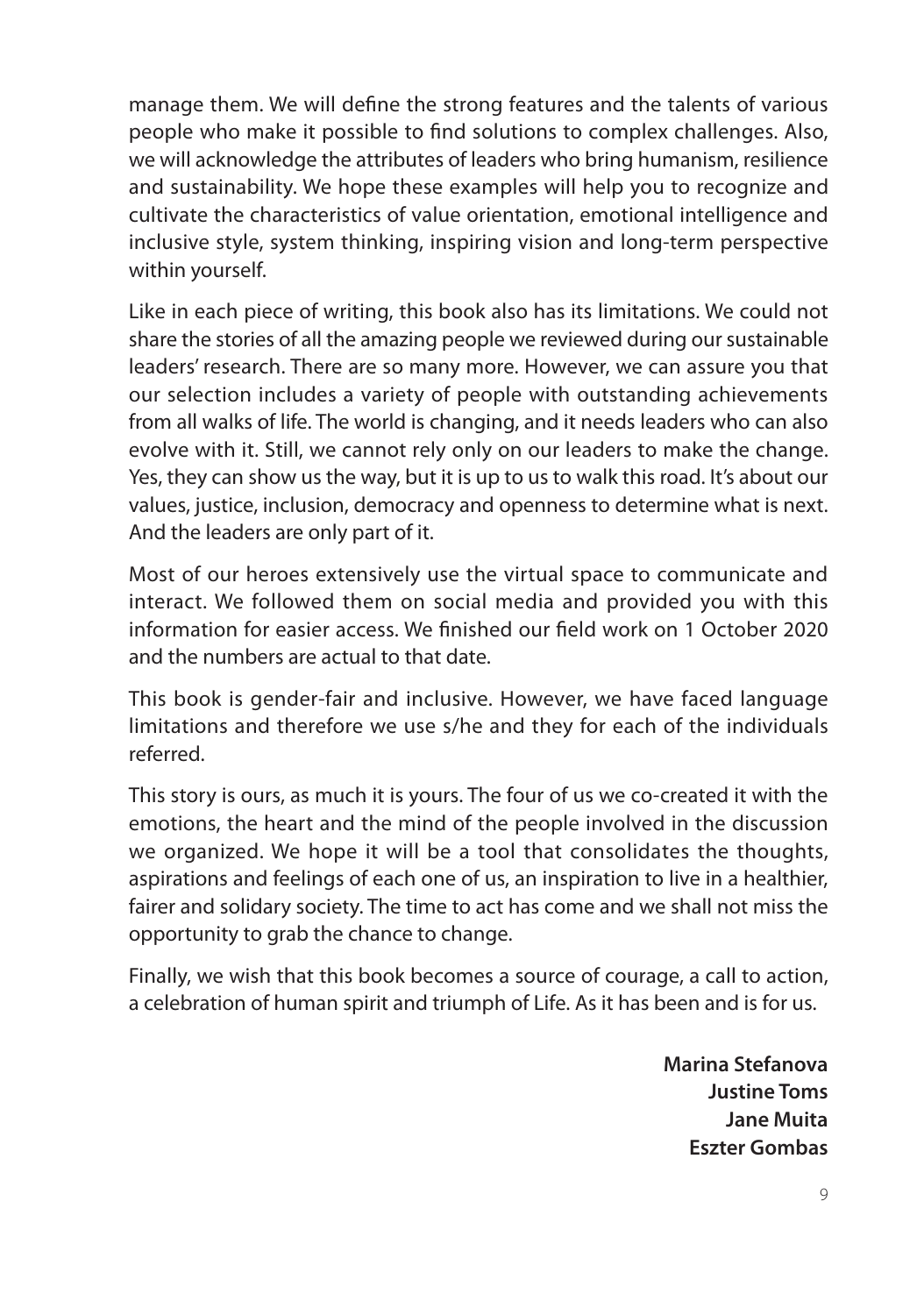# **Context**

The current challenges – technological, environmental, health, political, economic and ethical, have to be considered in every way. Many people say C19 is very much like a perfect storm: it collides with other disruptive forces, it is speeding up and amplifying the social and economic changes, humanity will face in the 2020s.

Hans Rosling, a Swedish professor of global health and well-known public speaker, defines five global risks – global pandemic, financial collapse, world war, climate change, and extreme poverty. Individually, each risk promises significant change. Together, they force societies to rethink how they function in almost every area.

To these five, Yuval Harari, an Israeli intellectual and historian, also adds the invisible AI hand of algorithms, big data and Internet of things that direct it. The list is not exhaustive, but we believe it is sufficient to make a start.

While exploring the current reality, we broadened the risks by mapping and decided to focus on ten factors, which we consider as the strongest forces colliding with the C19 (figure 1). We know that these are not exhaustive, neither are they mutually exclusive but rather tend to scale in increasing emergency. Let us have a look at how they interact.



Figure 1. Current risks humankind is facing in 2020 Source: Stefanova, Toms, Muita, 20202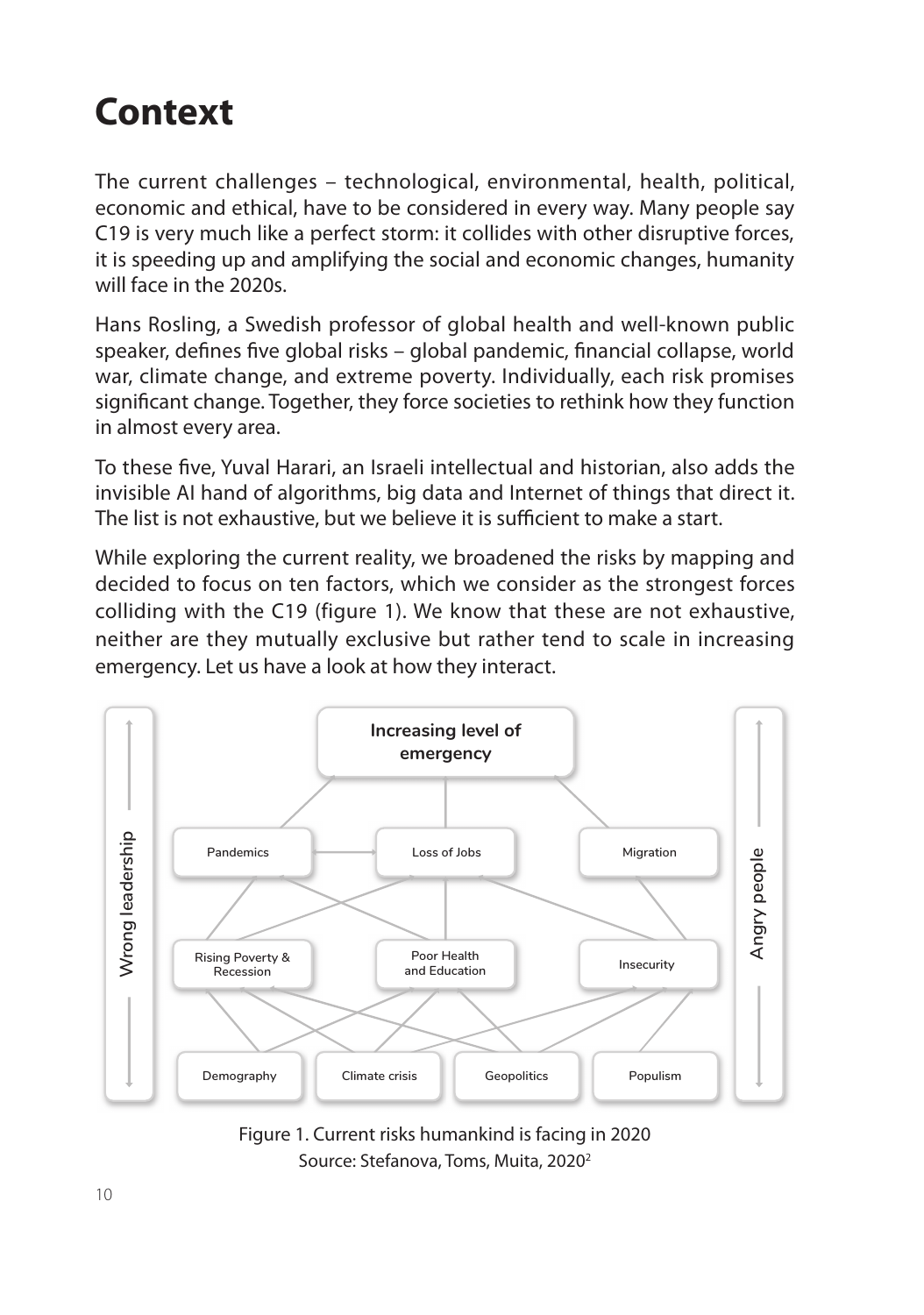We believe that we witness an increasing level of emergency of the situation, coming from three direct contributors – loss of jobs, migration and currently, a pandemic. However, this is only at the top of the iceberg. There are other contributors such as rising poverty, economic recession, poor health and education, and overall insecurity of people around the globe. Additionally, other circumstances are influencing the complexity of the situation. That includes demographic parameters (raising and ageing population), climate change, geopolitics and populism in politics. Finally, yet importantly is the existing critical direct relation between the majority of people and their elected leaders. If the leaders cannot tackle the current risks, they lack vision, do not consult, seek feedback, or they don't search the roots of the problems, people's anxiety and anger are rising.

Below we deep dive into the specific risks and interrelationships among them.

# **1. Pandemics**

Global diseases and novel viruses are the main topics of conversation for global thinkers nowadays. People should be aware that the coronavirus pandemic is a result of two megatrends.

The first one is related to the destruction of species. The list of endangered species is quite extensive – around 31.000 species are on the UN statistics for biodiversity loss.<sup>3</sup> A major factor for that is the illegal trafficking of various and usually critically endangered ones. While smugglers do not follow any safety protocols, the risk of international spread of viruses due to lack of veterinary control and disease prevention is very high. For example, the current outbreak has been tentatively associated with a seafood market in Wuhan, China, where the sale of wild animals may be the source of zoonotic infection. Some scientists connect with pangolins, small mammals with strong keratin plates over their skin, predominately living in Asia but unfortunately critically endangered.4 Nevertheless, their illegal trafficking is widespread as there is a high demand for their scales, because they are used in traditional Chinese medicine.

The other factor has its roots in urban migration. In 2018, 55% of humanity had moved into cities, a proportion that is expected to increase to 68% by 2050.5 By 2030, the world is projected to have 43 megacities with more than 10 million inhabitants, most of them in developing regions. Sharing a relatively small geographical space, the density of population is a prerequisite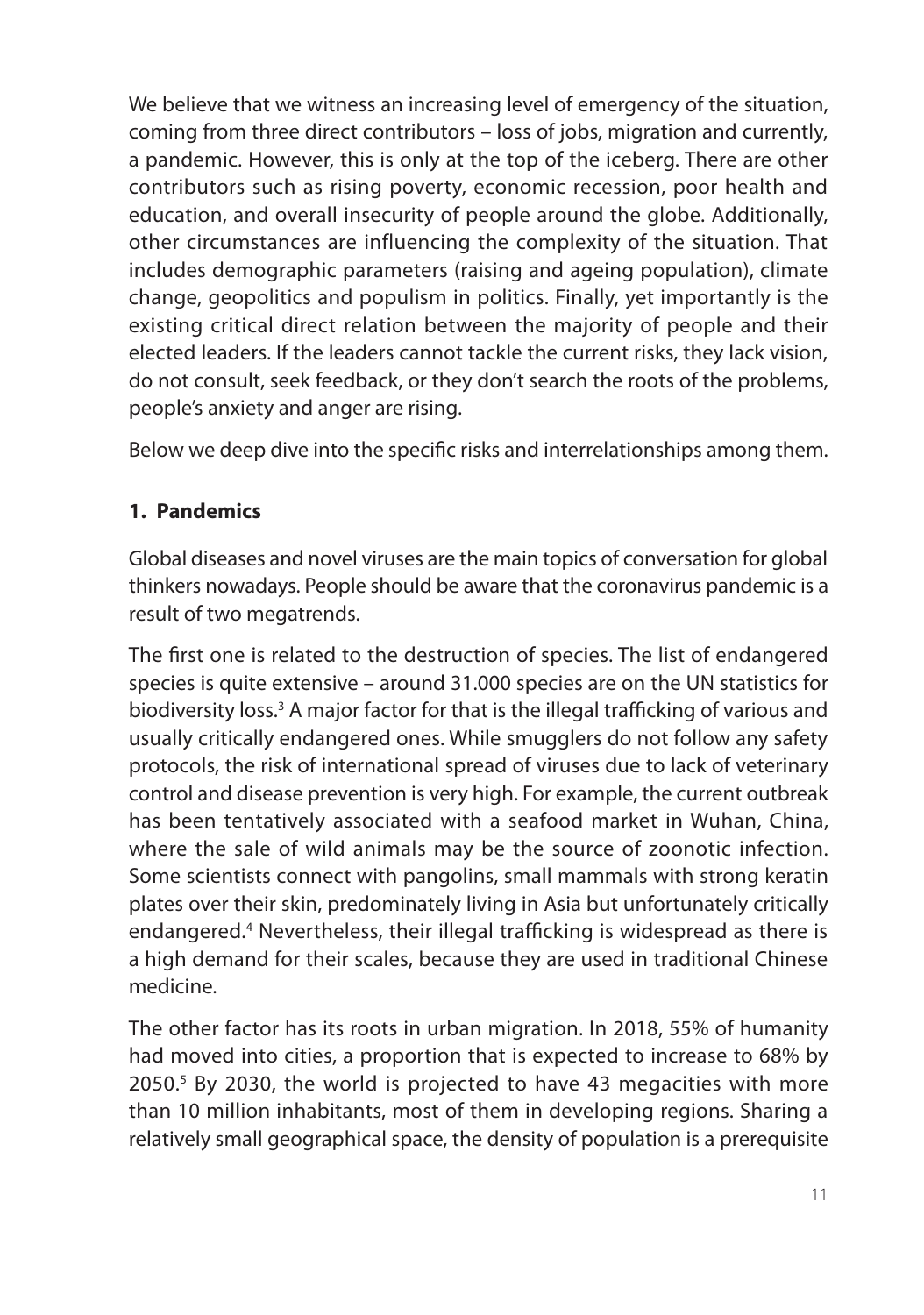for immediate scale of whatever appears. It also means that many countries start facing challenges in meeting the needs of the growing number of people, including for housing, transportation, energy systems and infrastructure, as well as for employment and basic services such as education and health care. Without ensuring equal access to all, the risk of booming pandemics makes the most vulnerable groups – older people, children, persons with disabilities and migrants to be hit the hardest.

# **2. Loss of jobs**

Even before C19, the United States-based international management consulting firm McKinsey's predicts that 800 million jobs $^6$  will be disrupted by 2030, while Oxford Economics adds that robots could replace up to 20 million jobs around the world in the same timeframe.<sup>7</sup> Additionally, coronavirus is causing a projected loss of additional 195 million jobs. There is an impressive level of speeding up the trend towards automation. Technical infrastructure is already in place. Mobile networks have nearly universal coverage. In 2019, an estimated 96.5% of the global population were covered by at least a 2G network. Business leaders globally are investing in accelerating automation as they prepare for a post-coronavirus world. While automation in the past was characterised by the efficient use of scientific knowledge (mechanisation of the process), the use of electricity and knowledge from electrical engineering has increasingly moved into the focus of automation technology in recent years. With the inclusion of computer and information technology, automation technology has now reached a point where automation enables the complete digitalisation of production processes. The challenge for societies is how to encourage innovation and automation without causing new divides in society.

# **3. Migration**

People continue to migrate due to resource's scarcity, increased frequency of extreme weather events, and other factors, especially in the developing countries in the earth's low latitudinal band. The global data also shows that displacement caused by conflict and generalized violence remains at a record high. Overall, the estimated number of international migrants in 2019 is 272 million out of a global population of 7.7 billion, or 1 in every 30 people.<sup>8</sup> Unfortunately, roughly 52% of the global refugee population is under 18 years of age and this is a long-term trend.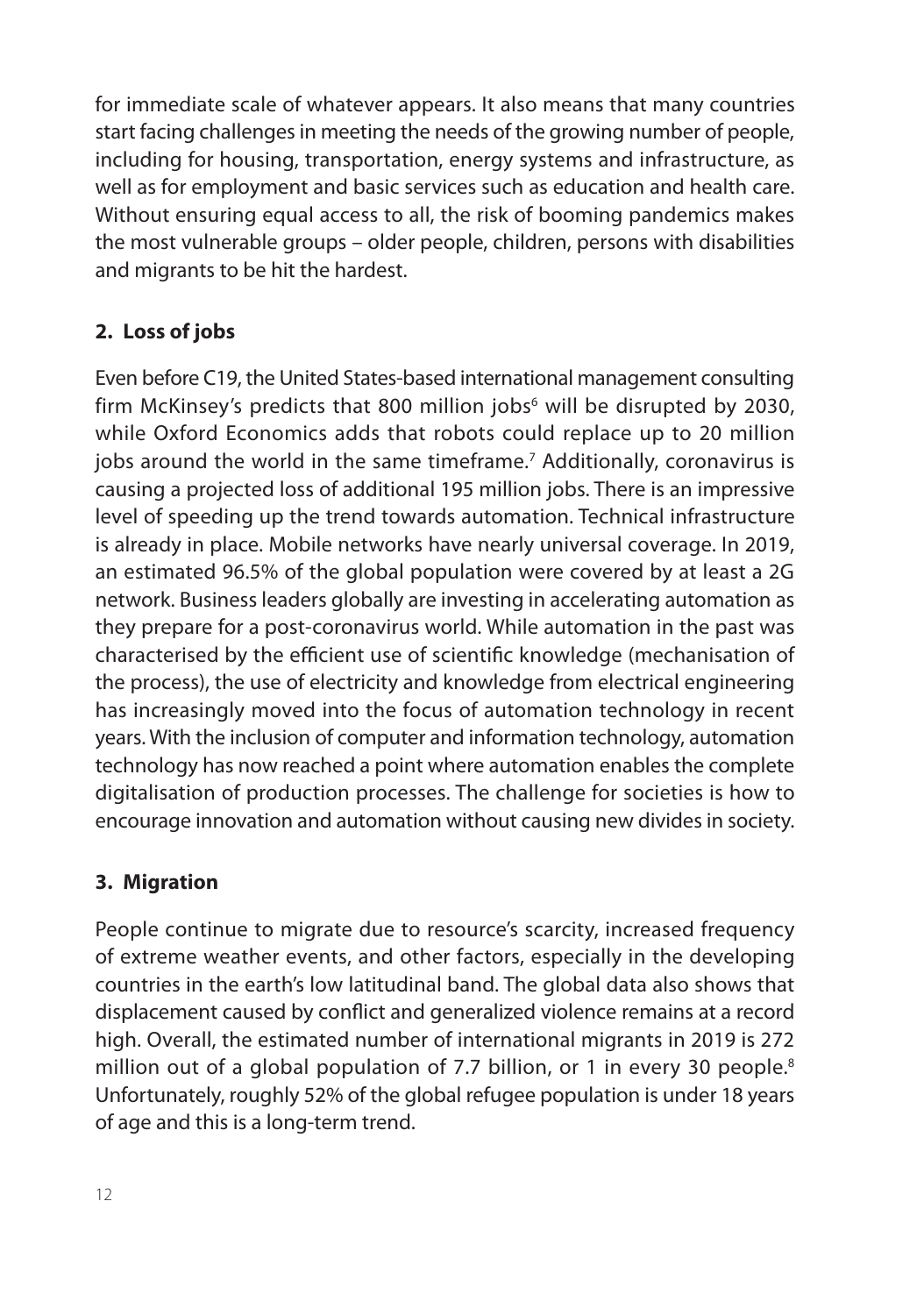Additionally, climate change has and will continue to create a multitude of critical issues that the international community must confront. The number of environmental migrants and displaced people is growing and at the end of 2019, around 5.1 million people in 95 countries and territories were living in displacement as a result of disasters that happened not only in 2019, but also in previous years.<sup>9</sup> Unfortunately, the numbers was predicted to only grow as in 2018, the World Bank estimated that three regions (Latin America, sub-Saharan Africa, and Southeast Asia) will generate 143 million more climate migrants by 2050.10

# **4. Inequality and extreme poverty**

The increasing coronavirus driven economic inequality and poverty could have consequences for years to come. C19 is entrenching a devastating wave of economic inequality, one of the gravest forces of our era. The global economy will contract 3% in 2020, according to the International Monetary Fund, a deeper downturn than that seen in the 2008–09 financial crisis. The World Bank is predicting the pandemic will push up the unemployment forcing 40-60 million people (+71 million according to UN) into extreme poverty. It causes the first increase in global poverty in decades.

As a particularly vulnerable group in the inequality domain, women and girls are hit even harder in the pandemic. This is due to the fact that globally, three quarters of medical doctors and nursing personnel are female. Women spend three more times than men on unpaid home work. In addition, the closure of school and day-care centres requires women to take care of children and facilitate their home learning.

# **5. Poor health and education**

Encouraging news is that between 2000 and 2016, HALE (Healthy Life Expectancy) which reflects on the number of years people live in good health increased globally by 8% – from 59 to 63 years.<sup>11</sup> From declining mortality rates to ending epidemics of infectious diseases (tuberculosis, hepatitis B, neglected tropical diseases), the world has made significant forward strides. However we can see that under 5 years old mortality remains a significant problem in Africa, where the rate is more than eight times higher than the European region in 2018.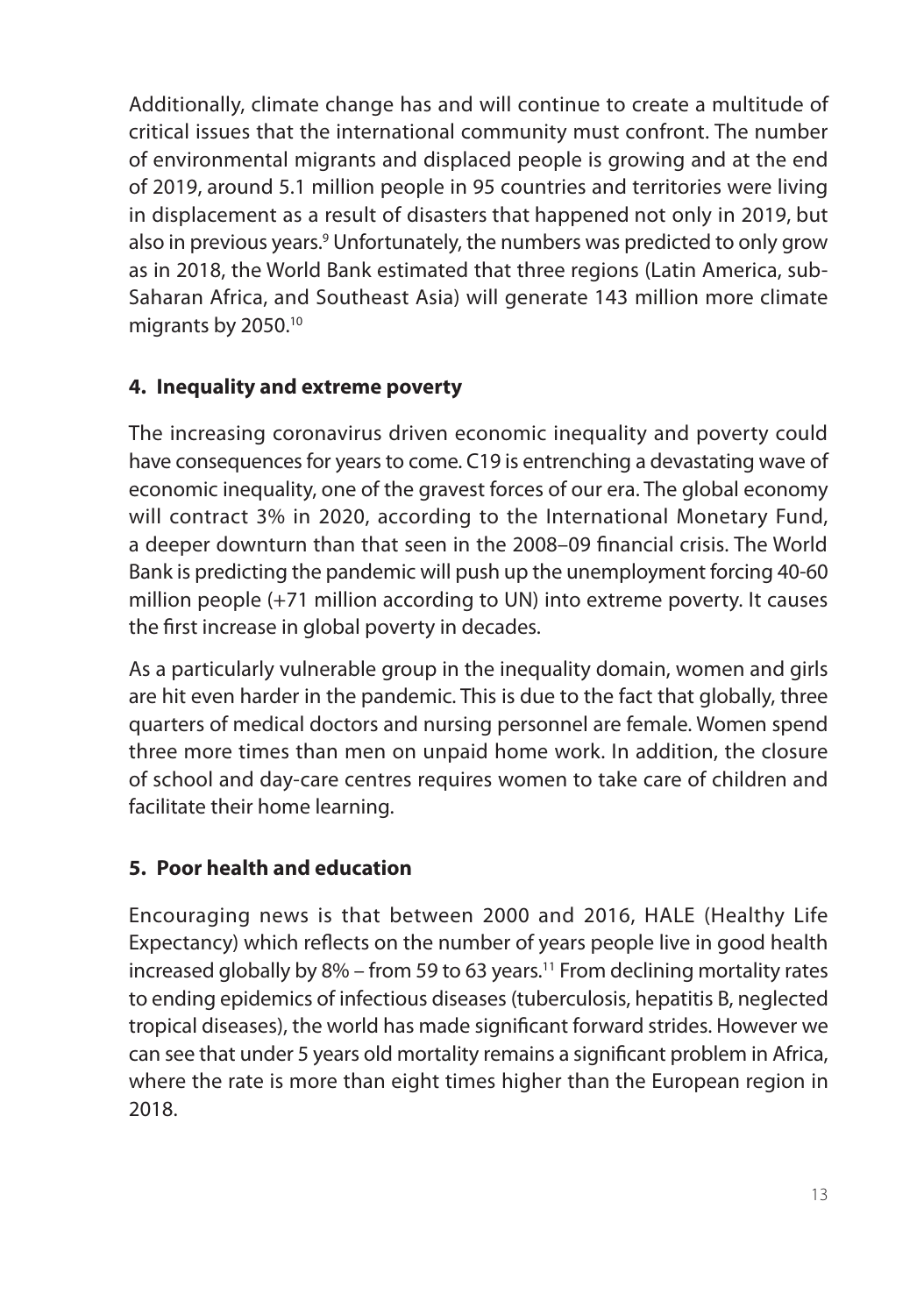Despite the reduction in premature mortality from the four major noncommunicable diseases (cardiovascular disease, cancer, diabetes, chronic respiratory diseases) achieved at the start of this century, this progress has not been sustained. Obesity in particular is on the rise globally and alcohol use is also increasing in some regions. Meanwhile, the decline in tobacco use is slowing.

However, the outbreak of C19 has been the most urgent test of national capacities to respond to a health emergency in more than a century and we witnessed a more compelling need for skilled health personnel, as doctors were hit harder than any other group.

Regarding the overall level of education, coronavirus widens the gap to provide education for all as UNESCO estimates that about 40% of low and lower-middle-income countries have not supported disadvantaged learners during temporary school shutdown.12 The 2020 report also notes that 258 million children and youth were entirely excluded from education, with poverty as the main obstacle. Other challenging problems continue to be also the inadequately represented minorities in curricula and textbooks, as well as still existing discrimination regarding children with disabilities.

Not only is education still not inclusive but it is also becoming more outdated than ever. The World Economic Forum projects that by 2022 at least 54% of all employees will need reskilling and upskilling to respond to changing work requirements. Young people need to learn rapidly, adapt, practice resiliency and take advantage of entrepreneurial mind-sets, to respond to this reality with the ingenuity to earn an income.<sup>13</sup>

#### **6. Insecurity**

Traditional notions of insecurity, shaped largely by the Cold War, were concerned mainly with a state's ability to counter external threats. The present failure to that is to put people at the centre of states' efforts to ensure stability, safety and prosperity. That has caught us unprepared and insecure in connection with today's pressing global threats. As security of humans failed to complement security of state, it did not succeed in protecting human rights, deliver social services, ensure the systems of social protection and preparedness and strengthen human development.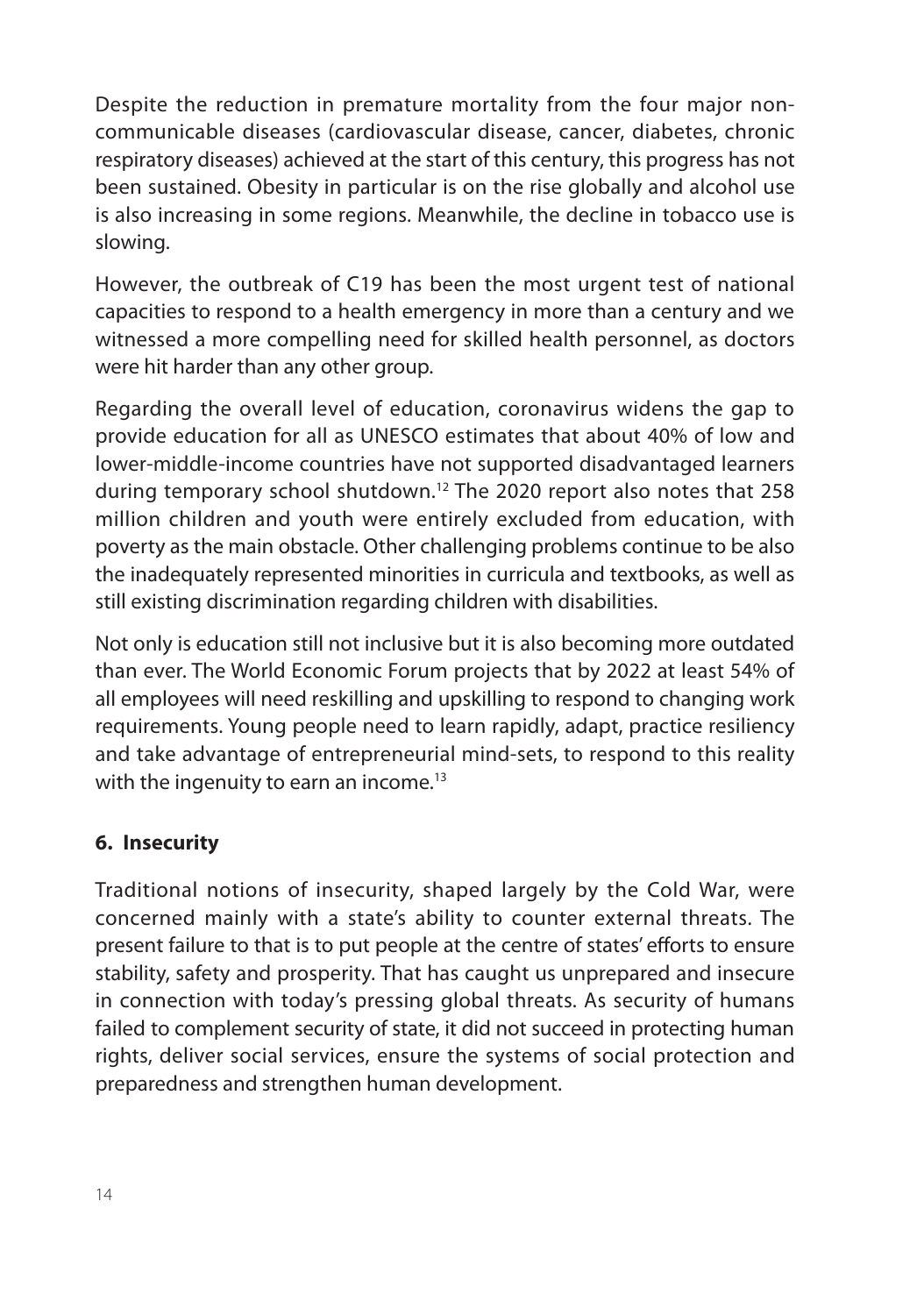Also, it is imperative to acknowledge how issues related to economy, health, environment, and inequality are intricately interconnected and must be tackled in their full complexity.

# **7. Demography**

The world is ageing. Before the coronavirus, it was predicted that the median age in China would reach 50 years old by 2060. Europe and America would hit this milestone in the 2050's. However, this global demographic mega-trend is on a collision course with C19. The 80-year-olds are dying from coronavirus at five times the average rate. The implications for society and business are severe as older people withstand the worst of the virus and the younger contend with the burden. In 2019, the UN warned that young people are twice likely to be living in extreme poverty than adult workers.

# **8. Climate crisis**

The climate change is inevitable. Although the coronavirus put the climate emergency on the back seat as policy-makers focus on containing the pandemic, the problem is not going away. It continues to aggravate the frequency and severity of natural disasters like hurricanes, droughts, floods and massive wildfires affecting the lives of 39 million of people in 2018. Additionally, 2019 was the second-hottest year on record and global temperatures are projected to rise by up to 3.2°C by 2100. Natural disasters increase poverty as the UN report on 23.6 billion of dollars direct economic losses in 63 countries in 2018.

The coronavirus has shown us how hard it will be to fight the climate crisis, but it also has created a once-in-a-lifetime opportunity to flatten the climate curve. States and experts do not share the same opinion though. While some argue the reduction in pollution and greenhouse gas emissions due to lockdowns serves as an illustration of what can be achieved, others say concrete plans to take action are being shelved. As of April 2020, only 85 countries – slightly over 40% – reported that they had national disaster risk reduction strategies aligned, to some extent, to the Sendai Framework.<sup>14</sup> Only six of these countries reporting fully aligned national strategies. Additionally. in 2018, 55 countries reported that at least some of their local governments had local disaster risk reduction strategies in line with national strategies.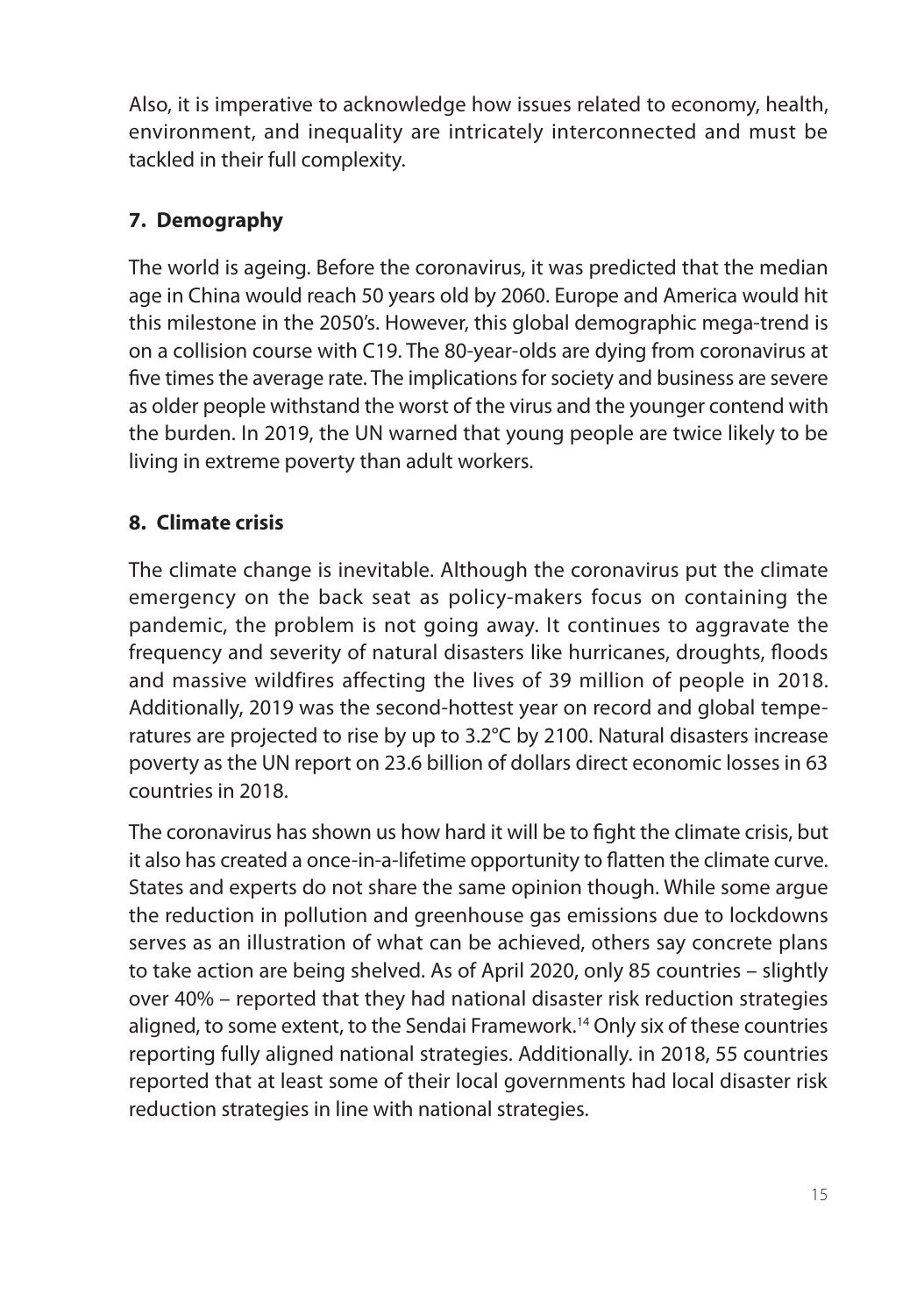# **9. Geopolitics**

Globalisation (commonwealth) is the process of interaction and integration among people, companies, and governments worldwide. It has accelerated since the 19th century due to advances in transportation and communication technology. The global interactions scaled and caused a growth in international trade and the exchange of ideas and culture. Today we see a fully interconnected world where people share physical and virtual reality.

Coronavirus is unravelling globalisation as we know it. The threat posed by the novel C19 has led to a reassertion of political power over economic demands and global market forces.<sup>15</sup> The world is now facing its worst recession in generations. Even the most advanced and developed countries are struggling to cope with the health, social and economic fallout of the pandemic. Still, the poorest and most disadvantaged countries will inevitably be hit the hardest. Estimates suggest that world trade will plunge by 13 to 32%, the foreign direct investment will decline by up to 40%, and remittances to low- and middleincome countries will fall by 20% in 2020.16

In addition, the pandemic is politicising movement, immigration and entrenching a bias towards nationalism and self-reliance. It is reshaping world power. As the US has remained passive, China used the crisis as an opportunity to start setting new rules and gain new allies be providing support to Europe. Citizens see a face-off between the ideologies of authoritarianism and democracy. In the short-medium term, no country, in particular neither China nor the United States, will be able to bounce back on its own. In Europe, Germany needs France as much as countries in the south and vice versa. Countries with weak state structures, such as many in Africa in particular, need help from wealthier ones.

The arguments of economists in favour of the free movement of goods, services, capital or people are well known. Under certain conditions, in the medium-long term future, they remain relevant. The most important of these conditions is the strengthening of international collaboration. The more complex interdependence is, the more cooperation and coordination, are necessary.17